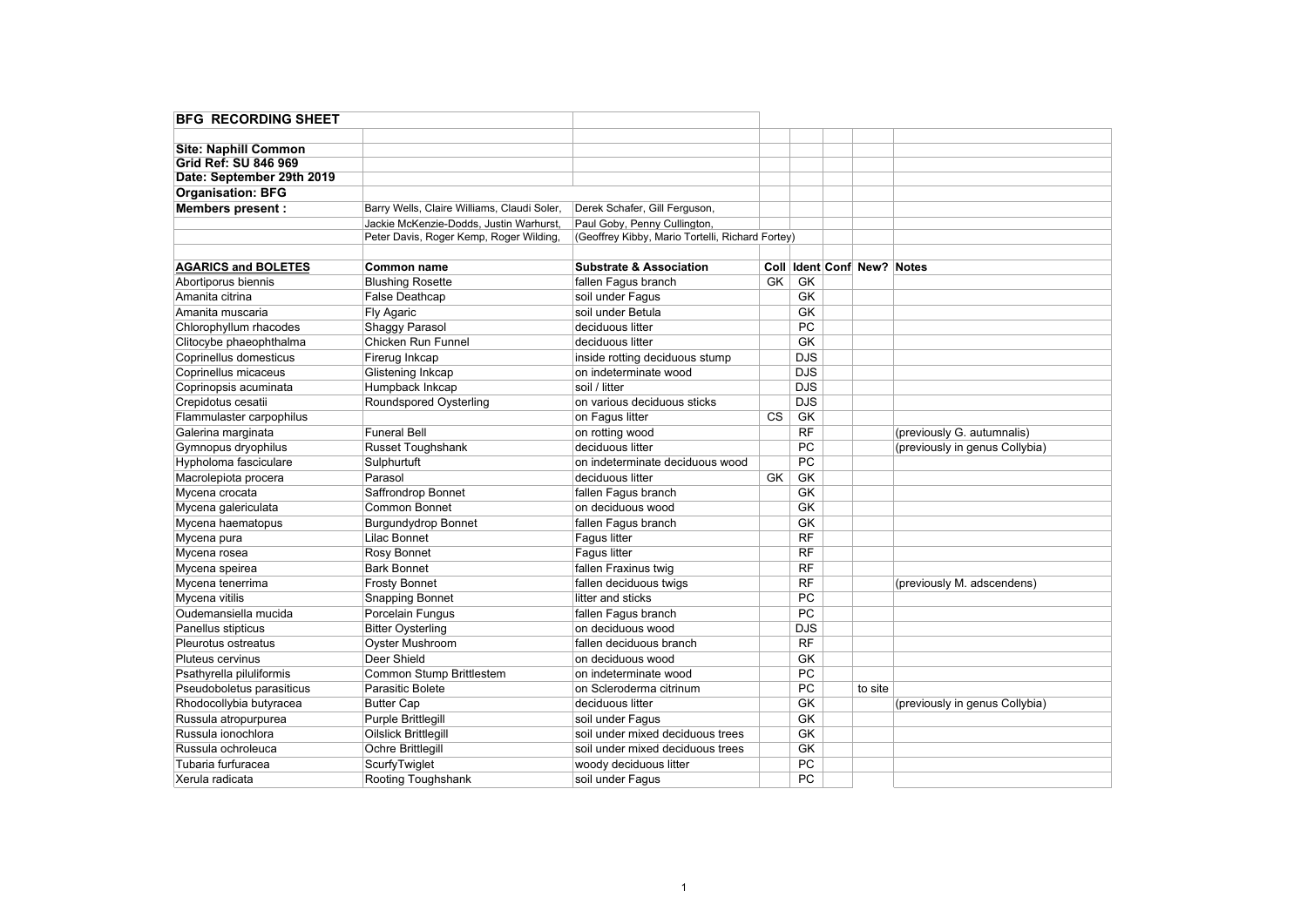| <b>BRACKETS and RESUPINATES</b>       |                                |                               |            |            |    |         |                                   |
|---------------------------------------|--------------------------------|-------------------------------|------------|------------|----|---------|-----------------------------------|
| Basidioradulum radula                 | <b>Toothed Crust</b>           | on wood                       |            | <b>PC</b>  |    |         |                                   |
| Bjerkandera adusta                    | Smoky Bracket                  | deciduous stump               |            | PC         |    |         |                                   |
| Daedaleopsis confragosa               | <b>Blushing Polypore</b>       | fallen Betula branch          |            | PC         |    |         |                                   |
| Fistulina hepatica                    | <b>Beefsteak Fungus</b>        | on living quercus trunk       | JW         | PC         |    |         |                                   |
| Fomitopsis betulina                   | <b>Birch Polypore</b>          | on rotting Betula stump       | PC         | <b>PC</b>  |    |         | (previously Piptoporus betulinus) |
| Ganoderma australe                    | Southern Bracket               | on living Fagus trunk         |            | PC         |    |         |                                   |
| Grifola frondosa                      | Hen of the Woods               | on living Fagus trunk         | <b>RF</b>  | <b>RF</b>  |    | to site |                                   |
| Lenzites betulinus                    | <b>Birch Mazegill</b>          | Betula stump                  | <b>DJS</b> | DJS        |    |         |                                   |
| Meripilus giganteus                   | <b>Giant Polypore</b>          | around base of Fagus          | PG         | PC         |    |         |                                   |
| Phlebia radiata                       | <b>Wrinkled Crust</b>          | on log pile                   | <b>CS</b>  | <b>CS</b>  |    |         |                                   |
| Schizophyllum commune                 | Splitgill                      | on deciduous wood             |            | PC         |    |         |                                   |
| Schizopora paradoxa                   | <b>Split Porecrust</b>         | fallen deciduous branches     |            | PC         |    |         |                                   |
| Stereum gausapatum                    | <b>Bleeding Oak Crust</b>      | fallen Quercus branch         | <b>CS</b>  | <b>CS</b>  |    |         |                                   |
| Stereum hirsutum                      | <b>Hairy Curtain Crust</b>     | fallen Quercus branch         |            | PC         |    |         |                                   |
| Stereum sanguinolentum                | <b>Bleeding Conifer Crust</b>  | fallen conifer branch         |            | <b>RF</b>  |    |         |                                   |
| Stereum subtomentosus                 | <b>Yellowing Curtain Crust</b> | fallen indeterminate wood     |            | GK         |    |         |                                   |
| Trametes versicolor                   | Turkeytail                     | fallen Quercus branch         |            | PC         |    |         |                                   |
|                                       |                                |                               |            |            |    |         |                                   |
| <b>GASTEROMYCETES (puffballs etc)</b> |                                |                               |            |            |    |         |                                   |
| Lycoperdon pyriforme                  | Stump Puffball                 | rotten Fagus stump            |            | <b>RF</b>  |    |         |                                   |
| Phallus impudicus                     | Stinkhorn                      | deciduous litter              |            | <b>GK</b>  |    |         |                                   |
| Scleroderma citrinum                  | <b>Common Earthball</b>        | soil under Quercus            | PC         | PC         |    |         |                                   |
|                                       |                                |                               |            |            |    |         |                                   |
| JELLIES etc                           |                                |                               |            |            |    |         |                                   |
| Calocera cornea                       | Small Stagshorn                | on bare Fagus branch          |            | JD         | PC |         |                                   |
| Calocera pallidospathulata            | Pale Stagshorn                 | fallen Fagus branch           | PC         | PC         |    |         |                                   |
| Exidia nucleata                       | Crystal Brain                  | on deciduous sticks           | PC         | PC         |    |         |                                   |
|                                       |                                |                               |            |            |    |         |                                   |
| <b>TOOTHED FUNGI</b>                  |                                |                               |            |            |    |         |                                   |
| Hericium erinaceus                    | <b>Bearded Tooth</b>           | fallen Fagus trunk            | <b>GK</b>  | GK         |    |         |                                   |
|                                       |                                |                               |            |            |    |         |                                   |
| <b>ASCOMYCETES etc</b>                |                                |                               |            |            |    |         |                                   |
| Ascocoryne sarcoides                  | Purple Jellydisc               | fallen Fagus trunk            |            | <b>RF</b>  |    |         |                                   |
| Biscogniauxia nummularia              | <b>Beech Tarcrust</b>          | fallen Fagus branch           |            | PC         |    |         |                                   |
| Bulgaria inquinans                    | <b>Black Bulgar</b>            | fallen Fagus branch           | <b>RF</b>  | <b>RF</b>  |    |         |                                   |
| Hypoxylon fragiforme                  | <b>Beech Woodwart</b>          | fallen Fagus branch           |            | PC         |    |         |                                   |
| Neobulgaria pura                      | Beech Jellydisc                | fallen Fagus branch           |            | GK         |    |         |                                   |
| Phacidium multivalve                  |                                | dead llex leaf                | <b>DJS</b> | PC         |    |         |                                   |
| Rhopographus filicinus                | Bracken Map                    | on dead Pterula stems         | PC         | PC         |    |         |                                   |
| Rhytisma acerinum                     | <b>Tar Spot</b>                | dead Acer pseudoplatanus leaf | <b>CS</b>  | <b>CS</b>  |    |         |                                   |
| Trochila ilicina                      | <b>Holly Speckle</b>           | dead llex leaf                | PC         | PC         |    |         |                                   |
| Xylaria carpophila                    | <b>Beechmast Candlesnuff</b>   | Faqus litter                  | <b>DJS</b> | <b>DJS</b> |    |         |                                   |
|                                       |                                |                               |            |            |    |         |                                   |